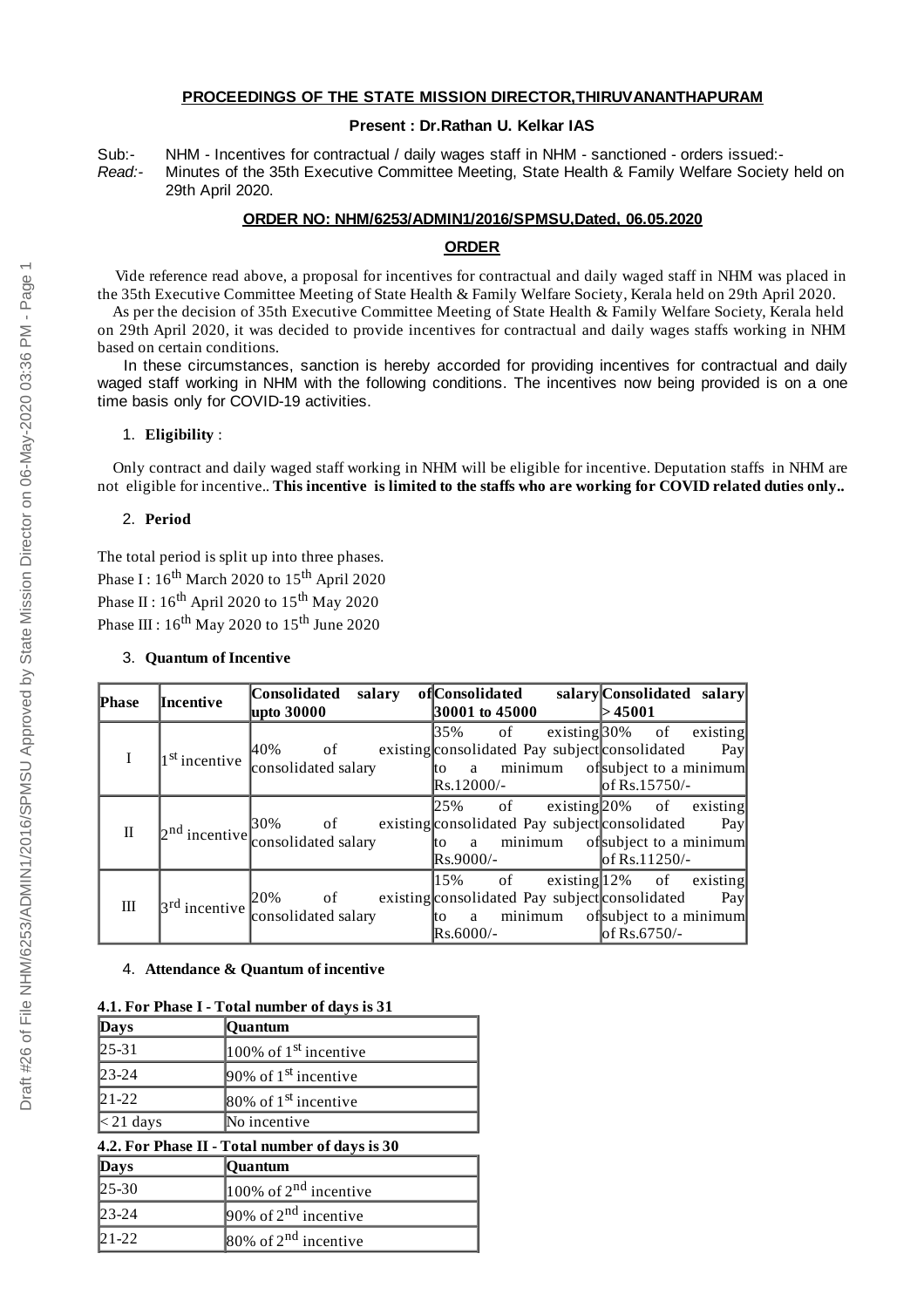| $\leq$ 21 days                                  | No incentive                      |  |  |  |
|-------------------------------------------------|-----------------------------------|--|--|--|
| 4.3. For Phase III - Total number of days is 31 |                                   |  |  |  |
| <b>Days</b>                                     | Quantum                           |  |  |  |
| $26-31$                                         | 100% of 3 <sup>rd</sup> incentive |  |  |  |
| $24-25$                                         | 85% of 3 <sup>rd</sup> incentive  |  |  |  |
| 22-23                                           | 70% of 3 <sup>rd</sup> incentive  |  |  |  |
| $\approx$ 22 days                               | No incentive                      |  |  |  |

If lockdown is not lifted, rates noted in 4.1 will be considered for this period also.

# 5. **For daily waged Staff**

For all daily waged staffs , conditions noted in points 2,3 & 4 will be applicable. For them, the daily wages as on 1<sup>st</sup> March multiplied by 27 days can be considered as the consolidated monthly wages. For daily waged drivers, entries in log book in each day will alone be considered as their attendance in the office. Drivers of hired vehicles will not be eligible for any incentives.

# 6. **For staff stuck in lockdown**

Few staffs were stuck in lockdown but were able to work either in another institution or as work from home (for administrative staff). For those administrative staff, a detailed statement on work done from home date-wise (daily log sheet) will have to be prepared by the individual and submitted to the head of the office including the DDFS Sheets..

Further, for those staff stuck in lockdown, specific remarks on the quantum of work done by these staff will have to be given by the concerned DPM to DPM of the district where the official has entered into an agreement. The concerned DPM (where the individual is working during lock down period) will also have to give specific recommendations whether the staff is qualified for incentive as per the conditions given above as well as the quality of work executed by the individual. Only in these conditions, incentive can be given for those officers. For the administrative staff who have submitted the daily log sheet, the head of the office will have to certify that he/she is actually satisfied with the work done by the individual on a daily basis and hence incentive can be released.

# 7. **Other conditions**

- i. Only those staff who have joined before  $1<sup>st</sup>$  March 2020 will be eligible for incentives.
- ii. Incentive can be given only if the staff has worked in COVID-19 duty and for routine work no eligibility for incentive.**.All DPMs and Controlling officers should ensure that the incentive is disbursed for COVID- 19 related works only.For any deviiated payment of incentive the DPM/ Controlling officer concerned will be personally liable to repay the amount disbursed in excess.**
- iii. Consolidated salary as on  $1<sup>st</sup>$  March 2020 will be taken as the salary for considering the incentives.
- iv. For those staff who had to go on quarantine due to "duty related" reasons, the said period will be considered as duty.

Incentives have to be calculated by Districts through HRIS portal only. All entries in HRIS portal upto March 2020 is to be updated (if not done so far). The Districts will be given an option to enter the number of working days for each phase. Based on data entered, incentive can be computed and amount eligible for each staff generated and payment should be effected in PFMS only, as it is the direction of GOI. Expenditue shall be met **from the fund alloted under "COVID - 19" Package in different sub heads for different categories under** B.31.4 as envisaged in the Guiance Note of GOI.(copy attached). All conditions above and in the Guidance Note **shall strictly be adhered to.**

> Dr.Rathan U. Kelkar IAS State Mission Director

To

All concerned